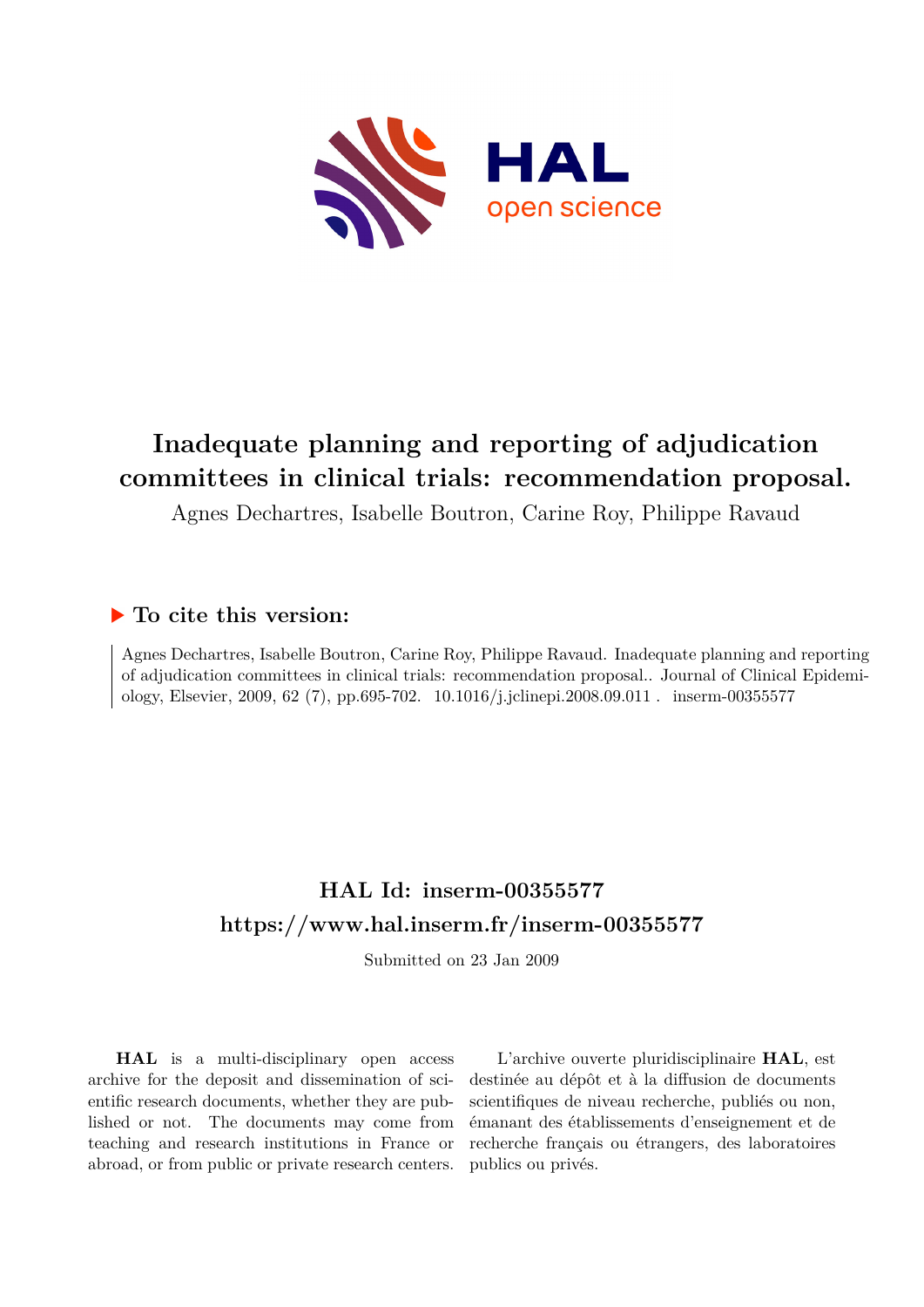# Inadequate planning and reporting of adjudication committees in clinical trials: recommendation proposal

Agnes Dechartres, M.D.<sup>1</sup>, Isabelle Boutron, M.D. PhD.<sup>1</sup>, Carine Roy, Ms.c.<sup>1</sup>, Philippe Ravaud, M.D. Ph.D.<sup>1</sup>.

1 INSERM U738, Paris, France ; Université Paris 7 Denis Diderot, UFR de Médecine, Paris, France ; AP-HP, Hôpital Bichat, Département d'Epidémiologie, Biostatistique et Recherche Clinique, Paris, France;

Corresponding author: Agnes Dechartres, MD.,

Département Epidémiologie, Biostatistique et Recherche Clinique Secteur Claude Bernard, Hôpital Bichat Claude Bernard, 46, rue Henri Huchard, 75877 Paris, cedex 18, France Tel: (33) 6 88 67 83 97 / Fax: (33) 1 40 25 67 73 E-mail: adechartres@gmail.com

Conflict of interest: none

Funding: The authors did not receive any specific funding for this study.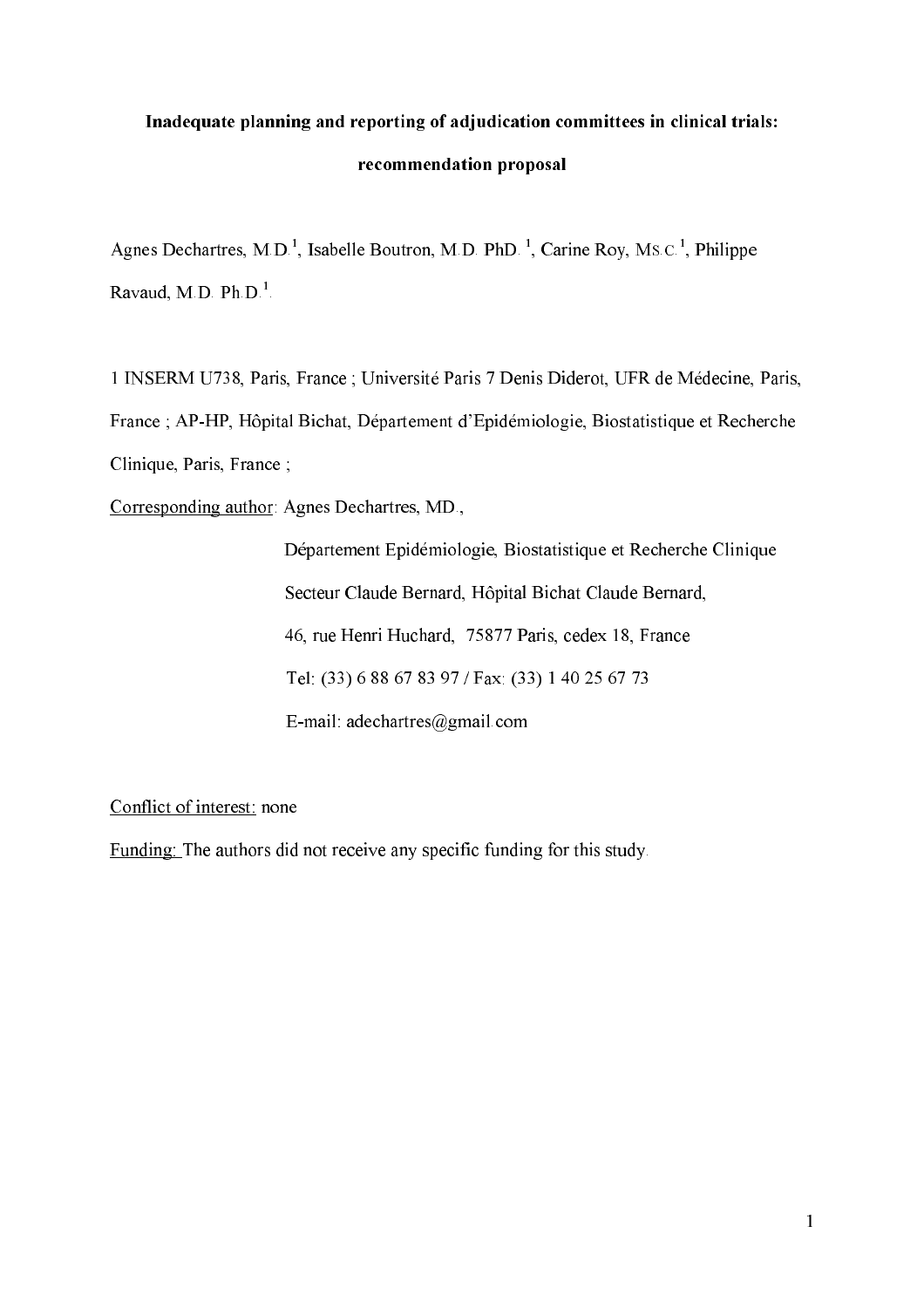#### **ABSTRACT** (196 words)

**Objectives:** Adjudication committees (ACs) are recommended in randomized controlled trials (RCTs) to standardize the assessment of events. We aimed to assess the reporting and functioning of ACs (synonyms: clinical event committee, endpoint committee) in clinical trials.

**Study Design and Setting:** We searched 5 high-impact-factor medical journals for reports of RCTs with clinical event endpoints published between January 1, 2004 and December 31, 2005.

**Results:** ACs were reported in 33.4% of the 314 reports of RCTs. ACs were reported in 29.6% of trials with low risk of misclassification (i.e., "hard" main outcome), in 47.5% of trials with medium risk of misclassification (i.e., subjective main outcome and intervention delivered in a blinded fashion) and in 31% of trials with high risk of misclassification (i.e., subjective main outcome without intervention delivered in a blinded fashion). Selected cases to be adjudicated consisted largely of events identified by site investigators (93.3%). Data provided to the AC was reported for 47.4% of ACs.

**Conclusion:** Reporting of ACs is not fitted to the risk of biased misclassification. Important aspects of the functioning of ACs are insufficiently reported or raise methodological issues. We propose some recommendations for planning and reporting ACs in clinical trials.

Key words: Randomized Controlled Trials, Adjudication committee, Clinical event committee, Endpoint committee, Classification bias, Recommendations. Running title: Adjudication Committees in Randomized Controlled Trials Word count: 2997 words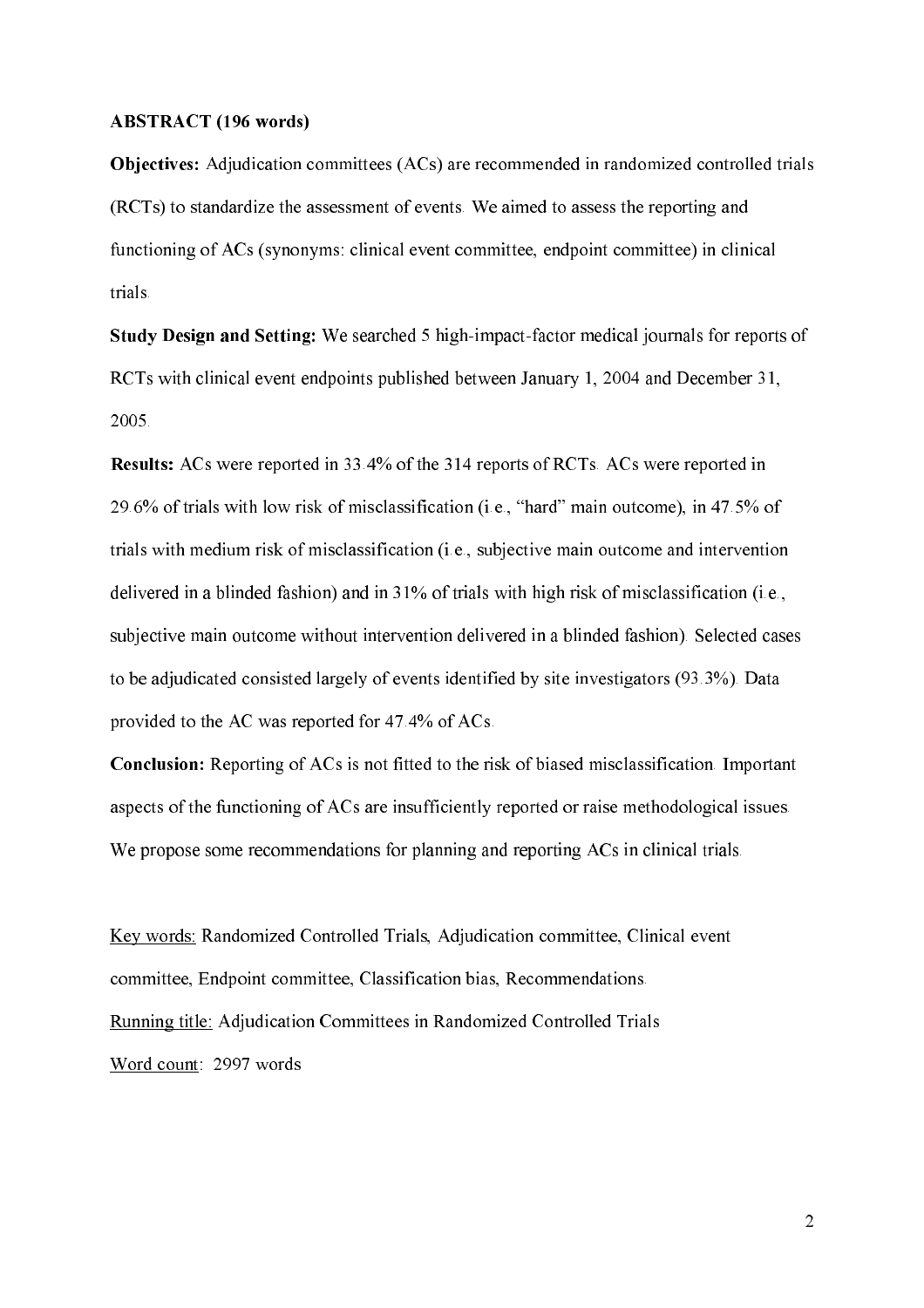#### **INTRODUCTION**

The main purpose of a randomized controlled trial is to obtain a valid estimate of the treatment effect. The process of outcome assessment has a direct impact on the study results[1]. Determining whether a patient has reached an event may be difficult if the decision involves some subjectivity or when the endpoints require the application of a complex definition. Moreover, when the intervention is not delivered in a blinded fashion, the risk of ascertainment bias is high[2]. For this reason, the Food and Drug Administration (FDA)[2] and the European Medicine Agency (EMEA)[3] recommend assessment of events by adjudication committees (ACs) in guidelines published in November 2001 and July 2005, respectively.

The EMEA defines an AC as a committee consisting of clinical experts in a specific clinical area whose aim is to harmonize and standardize endpoint assessment. Synonyms are "clinical endpoints committee," "clinical event committee," and "panel review committee." The importance of such committees has been outlined in several studies [1, 4-8] showing that the classification of events changed in about 20% to 30% of cases after assessment by an AC. These modifications could have an important impact on treatment effect estimates, as demonstrated by Naslund et al[6], who showed that a 4 member AC, after examining case report forms transmitted by local investigators, corrected misinterpretations in 28.3% of cases leading to significantly different results from the preliminary results provided by site investigators.

There is no recommendation on how ACs should process to ascertain endpoints and little is known about what is reported in RCTs concerning the functioning of ACs (e.g., number of members in the AC, how cases to adjudicate are selected, and reviewing process). We systematically reviewed RCTs published in 2004 and 2005 in 5 high-impact-factor general medical journals to assess the reporting of ACs to ascertain clinical event endpoints

 $\overline{3}$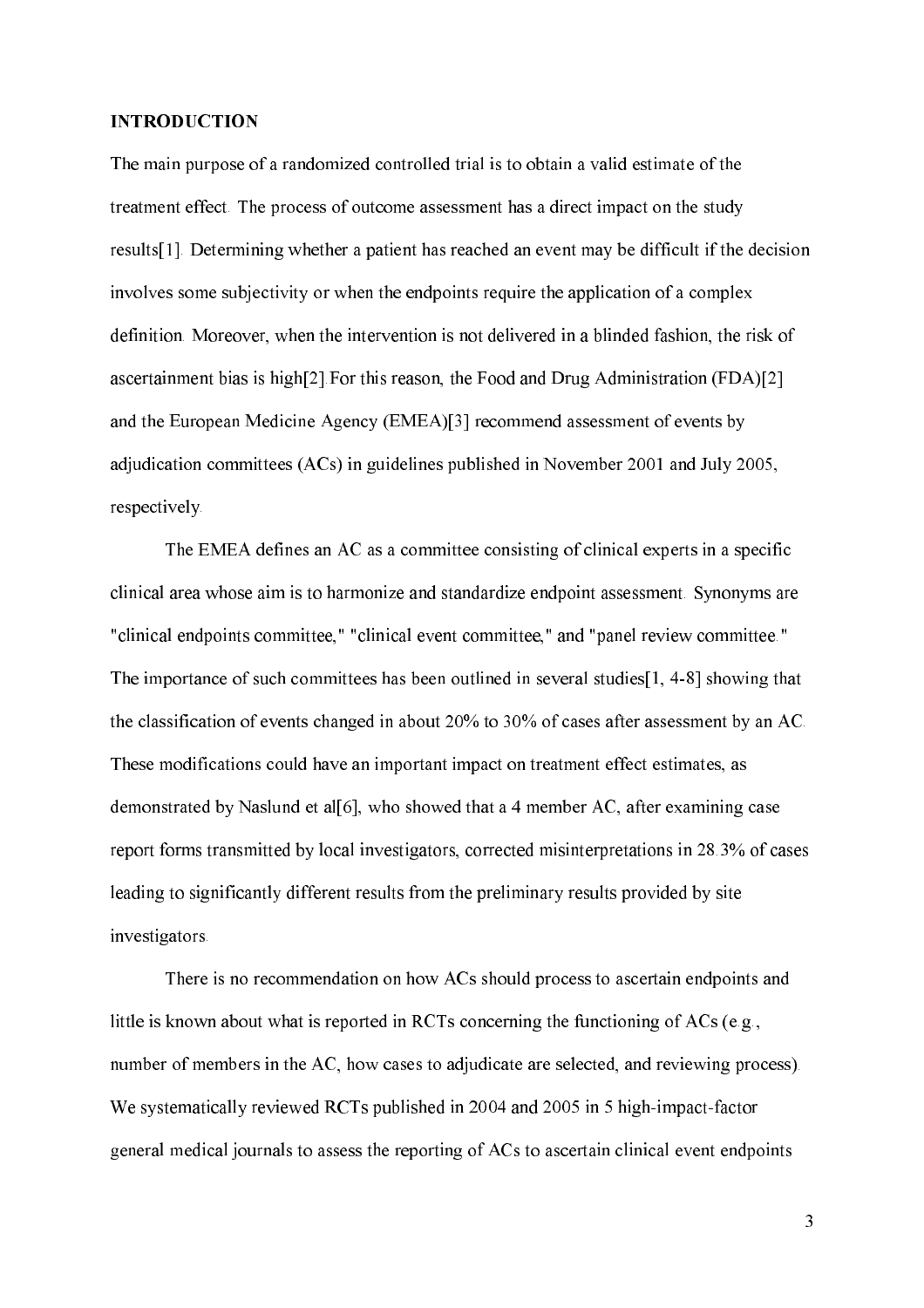and to describe the reported process of adjudication.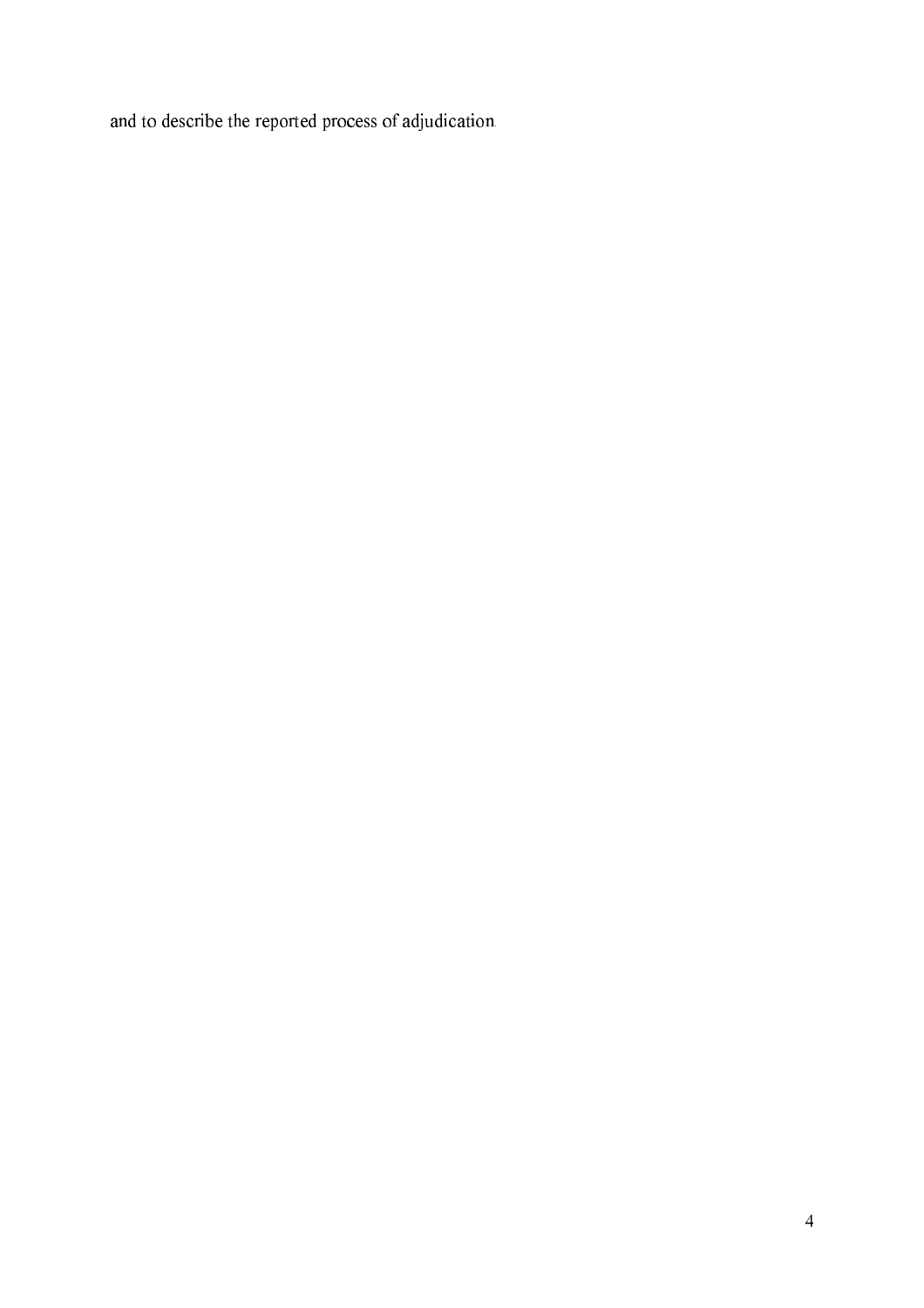#### **MATERIAL AND METHODS**

#### Data sources and searches

We performed a computerized search in MEDLINE (via PUBMED) to identify all reports of RCTs published in 2004 and 2005 in five high impact factor general medical journals (New England Journal of Medicine, Lancet, JAMA, Annals of Internal Medicine, BMJ) from January 1, 2004 to December 31, 2005 with "Randomized controlled trials" as limit. Our goal was not to be exhaustive but, rather, to raise awareness of methodological issues concerning ACs. We chose these 5 journals because: 1) They publish a high number of RCTs in many medical areas; 2) They have a high impact factor which is a good predictor of high methodological quality of journal articles [9]; 3) They are also considered as having a higher quality of reporting than the others [10, 11].

#### **Study selection**

One of us (A.D.) selected potentially relevant articles after screening titles, abstract and material and methods sections. Articles were included if the study was a RCT having an event as a primary or secondary outcome. An event was defined as an outcome that may or may not occur for each subject in the RCT, anytime during the study period. Trials reported as phase 1, 2 or pilot studies or assessing the efficacy or safety of diagnostic or screening procedures were excluded, as were subgroup analyses, secondary analyses and follow-up studies from an RCT. Articles were screened for duplicate publication (i.e., the same trial described in several articles), and only the trial with the main results (i.e., the article reporting the results for the primary outcomes) was selected. When articles referred to a former publication for methodology (e.g., publication of the protocol), this publication was searched and also evaluated.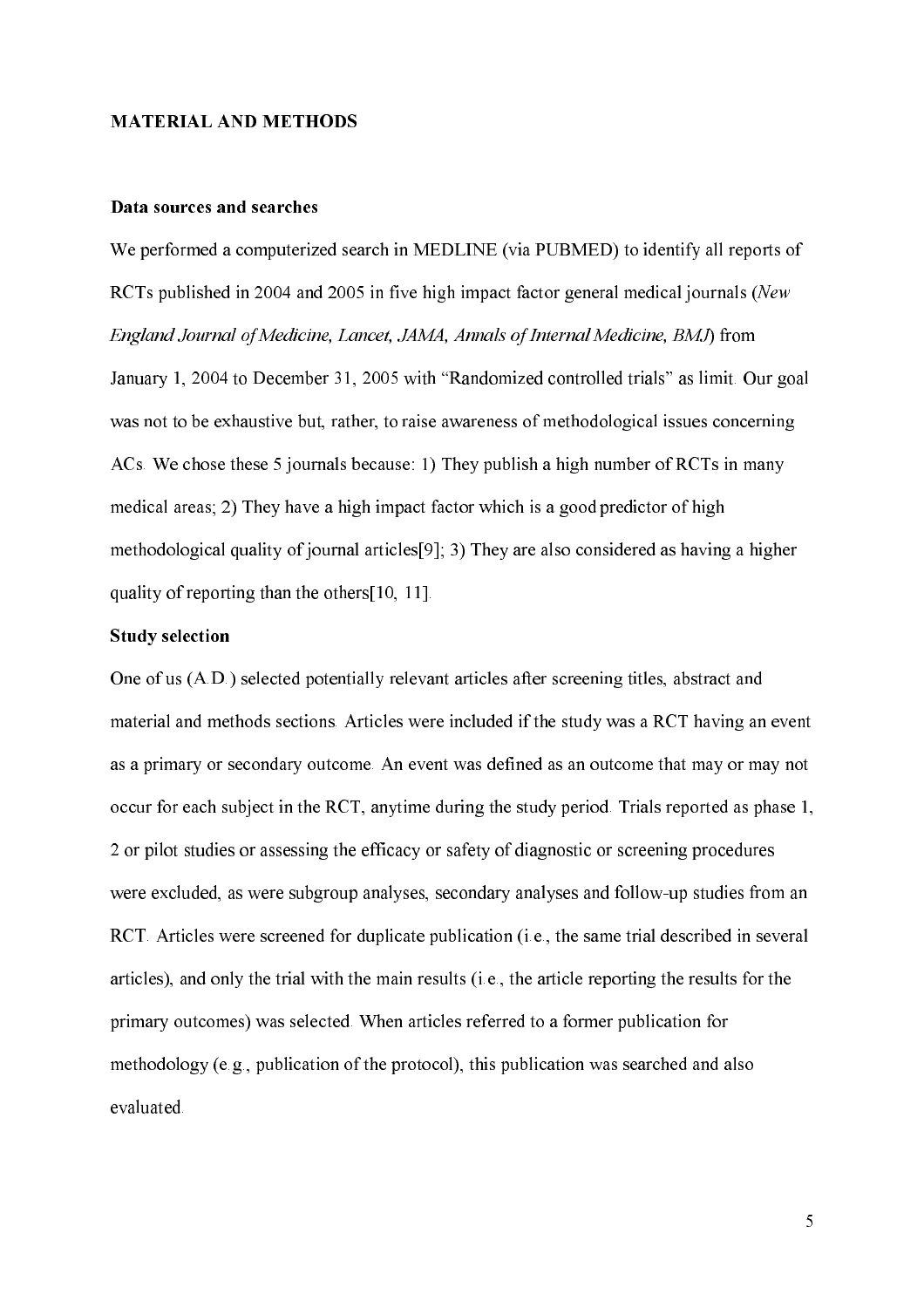#### Data extraction

We used a data collection form that had been developed after an extensive bibliography on the subject and previously tested by 2 reviewers (A,D, I,B) on a random sample of 10 reports published in 2003. One reviewer (A.D.) independently completed all the data extractions. A second member of the team (I.B.) reviewed a random sample of 30 articles to assess inter rater agreement. In case of discrepancies between the abstract and the full text, the reviewers relied on the full text. The reviewers were not blinded to the journal name and authors. Data were obtained from each article as specified below:

- 1. Characteristics of the selected articles, including medical area, funding sources (public, private, both public and private, or unclear), type of treatment assessed (pharmacological, nonpharmacological, or both), number of centers involved, and sample size. We also assessed whether patients, care providers and outcome assessors were reported as blinded to the treatment arm.
- 2. Description of the primary and secondary outcomes: Events were classified in several categories derived from previous studies[12-14]: death from all causes, death from a specific cause (e.g., cardiac death), non-fatal medical events involving a complex definition (e.g., myocardial infarction, stroke), non-fatal medical events whose diagnostic relies only on radiological tests (e.g., stent stenosis, myocardial revascularization), non-fatal medical events whose diagnosis relies only on biological tests (e.g., diabetes), therapeutic decision (e.g., angioplasty, blood transfusion). We also checked whether events were of the same medical area or needed the expertise of physicians from different fields such as myocardial infarction and stroke.
- 3. Reporting and functioning of ACs: for each selected article, we looked for the reporting of an AC by searching all possible synonyms (e.g., adjudication committee, endpoint committee, clinical event committee, panel review committee) in the article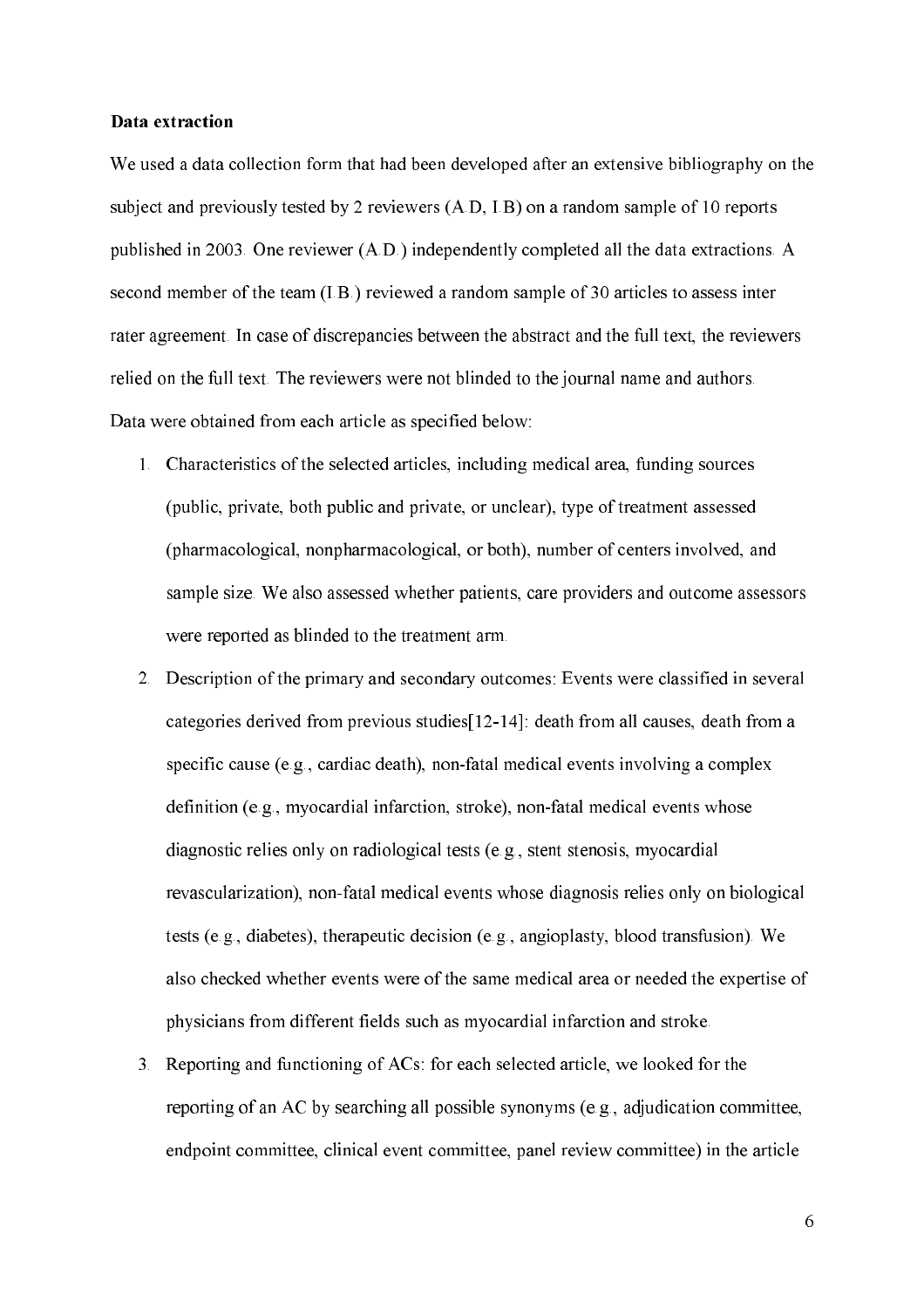as well as in the appendix and acknowledgement sections, the online extra material and the published protocol if possible. For each article reporting an AC, we noted

- Methods for selecting cases to adjudicate: we reported whether the AC assessed the endpoints for all patients included in the RCT or only patients suspected of having an event according to site investigators or whether other methods for tracking events such as national registries or development of a specific computer algorithm were used.
- Type of information provided to the AC: we looked whether the information included the complete medical file for each patient, only some elements of the file or a standardized case report form; we also noted whether results of different tests were reported as being provided to the ACs.
- Composition of the AC: we checked the size of the AC, the name of members, their field of skill and their training before adjudication began; we also noted whether the members of the AC were reported to be independent of the study or blinded to the treatment arm.
- Reviewing process of the AC: We searched whether the outcomes to adjudicate were defined and reporting on the number of members reviewing each case and the process used to reach consensus. We checked for the reporting of a comparison between the results of the AC evaluation and the site investigators' evaluation.

#### Data analysis

We classified all trials according to the risk of biased misclassification. This classification was based on previously published works[12-14]. Briefly, we assumed that the risk of misclassification depends on the type of events: whether or not it involves some subjectivity and on the blinding status of both participants and care providers [15-17]. Table 1 shows the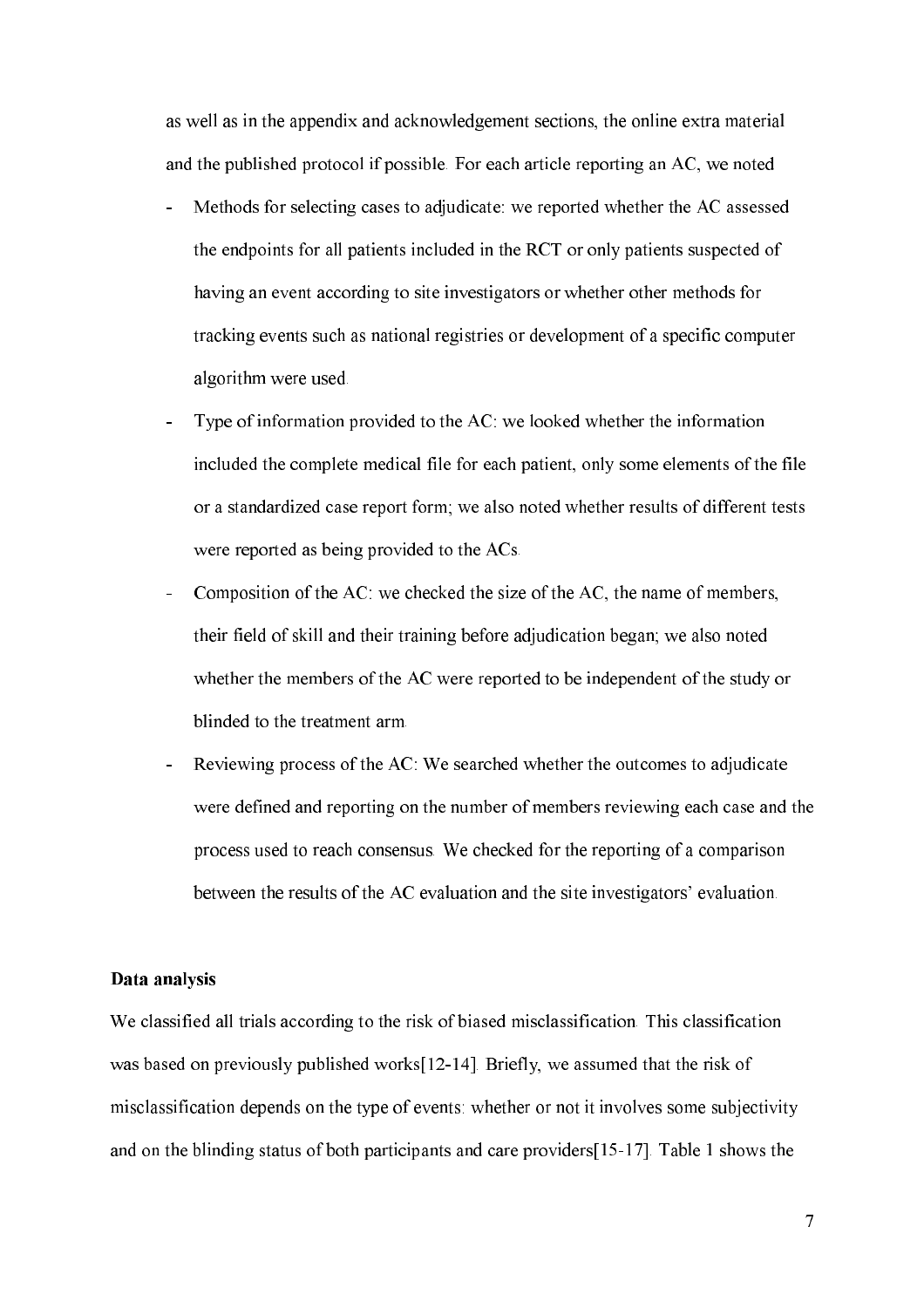definitions of low, medium and high risk of biased misclassification. Descriptive statistics included frequencies and percentages. Inter rater agreement between the two assessors (A.D and I.B) was assessed with the use of Kappa coefficient. All analyses involved SAS version 9.1 (SAS Institute).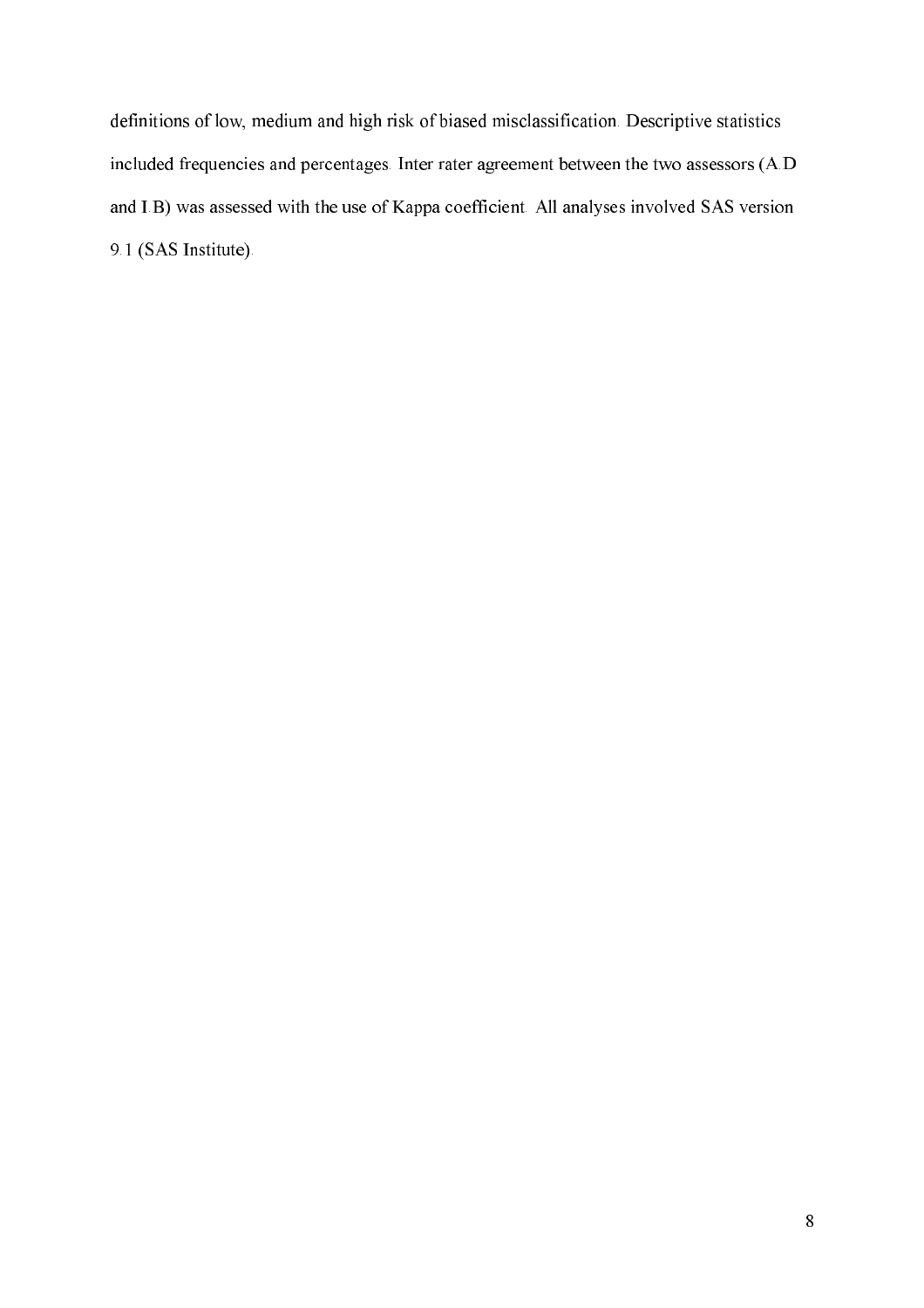#### **RESULTS**

#### **Characteristics of the selected articles**

A flowchart of the selection of articles is reported in the figure. Briefly, the electronic search yielded 636 citations. From this list, 338 potentially relevant articles were selected after screening titles and abstracts, and, finally, 314 articles were selected after the full text was read. Inter rater agreement for the data extraction was overall correct: the lower kappa value was  $0.6$  (95% CI: 0.3, 0.9) and the higher, 1.

An AC was reported in 105 articles (33.4%). Table 2 shows the reporting of ACs according to the characteristics of the trial: ACs were described in 81.3% of cardiovascular trial reports, 28.6% of neurological trial reports, 15.4% of hematologic or oncologic trial reports and 11.1% of gynecology or obstetric trial reports. An AC was reported in 41.8% of reports of trials with private funding support and 21.1% of those with public funding.

#### Types of primary outcomes adjudicated

An AC was reported to assess the primary outcomes in 84 articles (80%). The adjudicated primary outcomes was a composite endpoint for 53 articles  $(63.1\%)$ . Table 3 shows the type of events adjudicated as primary outcomes. The main primary composite outcomes that were adjudicated were: specific cause of mortality or non fatal medical event (22.6%), all cause mortality or non fatal medical event (20.7%) and specific cause of mortality or non fatal medical even or therapeutic decision (18.9%). Adjudicated non-composite primary outcomes included mainly non fatal medical events (57.7%).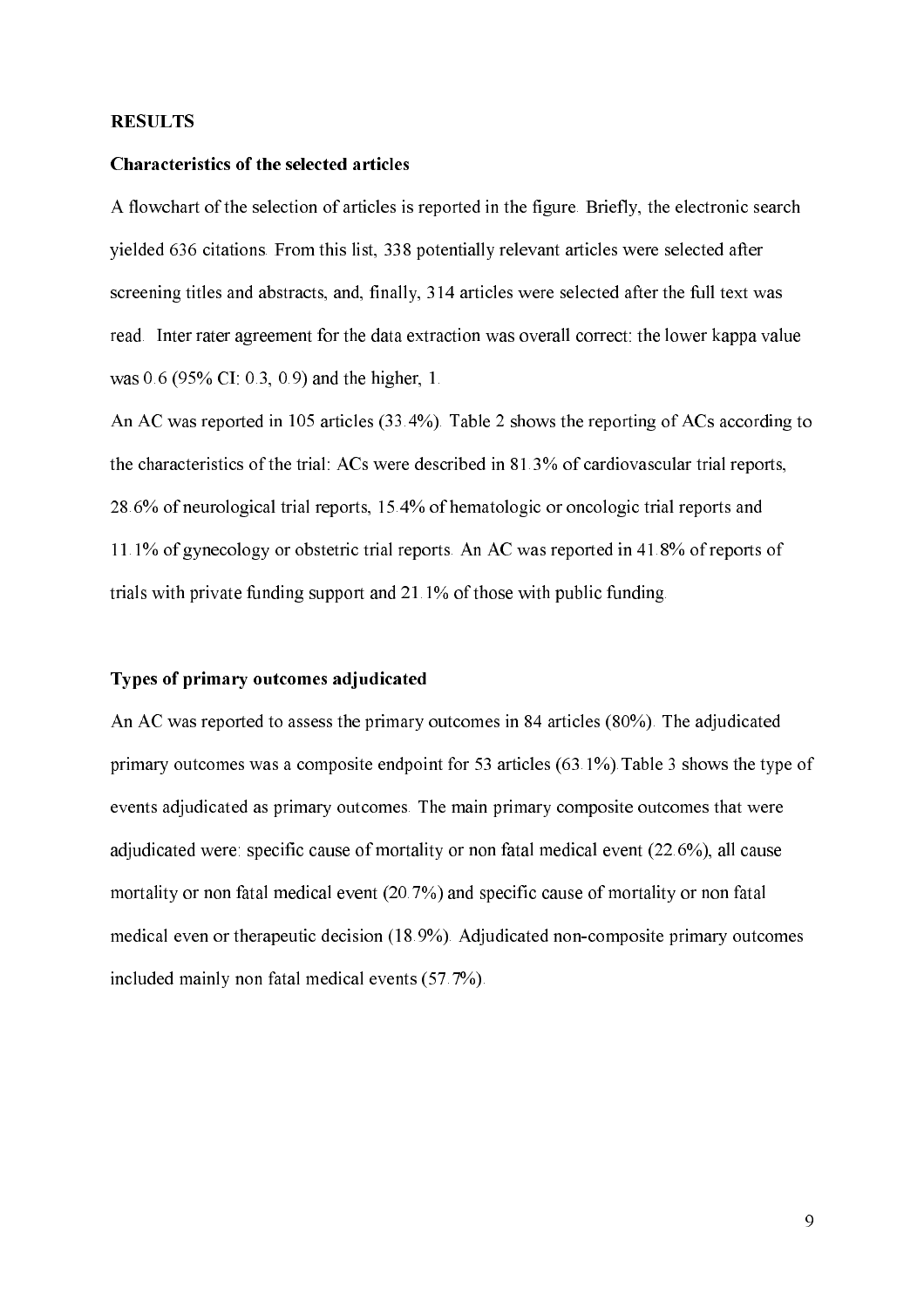#### Reporting of ACs according to the risk of biased misclassification

When the risk of misclassification as defined in table 1 was low, the rate of reported AC was 29.6%; when the risk of misclassification was medium, the rate of reported AC was 47.5% and when the risk of misclassification was high, the rate of reported AC was 31.0%. In cardiology, ACs are used in 81.1% of studies having a low risk of biased misclassification, in 86.2% of studies with a medium risk of biased misclassification and in 83.9% of studies with a high risk. In the other medical areas, ACs were reported in  $11.4\%$ ; 31.4% and 16.2%, respectively.

#### **Functioning of the ACs**

Among the 105 articles reporting an AC, 97 articles reported one AC, 4 reported 2 ACs, 3 reported 3 ACs and 1 reported 4 ACs. The functioning of the AC was consequently assessed for 118 ACs.

#### Methods for selecting cases to adjudicate and information provided to the AC (Table 4)

The method of selecting cases to adjudicate was reported for 88.1% of ACs described. Methods for selecting cases provided to the AC consisted largely of suspected events identified by site investigators ( $n=97$ ,  $93.3\%$ ), reported to be blinded in 61.9% of cases. Other methods included use of national registries of death  $(n=9, 8.6\%)$ , routine electrocardiography screening by core laboratories (5, 4.8%), adjudication of all patients ( $n=1$ , 1%) and use of a specific computer algorithm  $(n=1, 1\%)$ .

The information provided to the AC was reported for 56 ACs (47.4%). This information included all medical files ( $n = 14$ , 25%), a standardized case report form ( $n = 13$ , 23.2%), results of tests and procedures performed ( $n = 17$ ; 30.3%) and autopsy reports ( $n = 8$ ; 14.3%).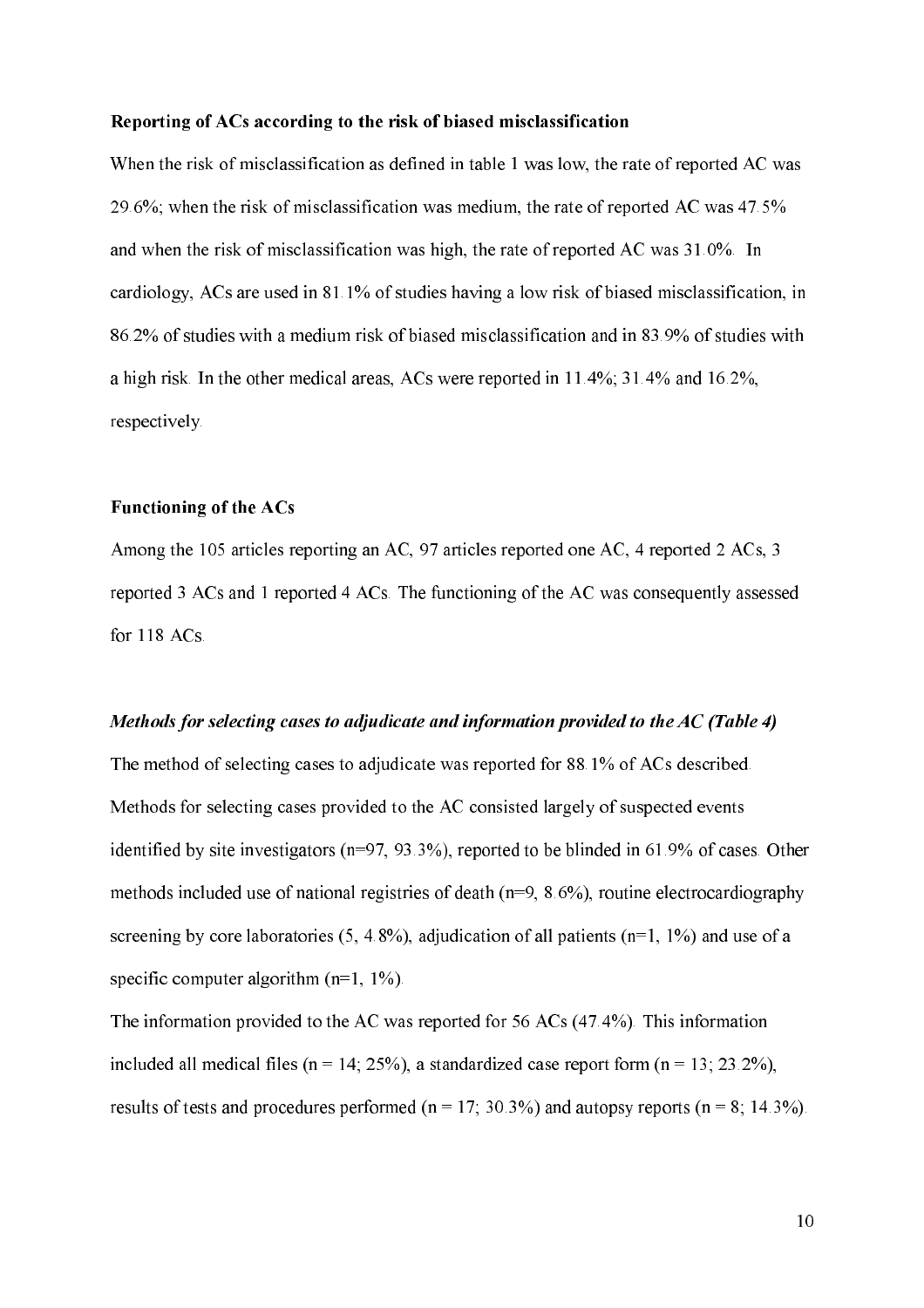#### Composition of the AC (Table 4)

The composition of the AC was reported for 89% of ACs. The median number of adjudicators was 3 (interquartile range: 3, 6). Medical skill were reported for  $35 \text{ ACs}$  ( $33.3\%$ ); of them, 10 ACs had members from different medical skills. For 6 ACs (5.7%), members were reported to be trained. For 89.3% of ACs, members were reported to be independent to the study and for 52.4% blinded to the treatment allocated. Committee member names were reported in the acknowledgements or appendix  $(83.8\%)$  or as the authors of the article  $(32.4\%)$ .

#### **Reviewing process (Table 4)**

For 55 ACs (46.6%), all outcomes adjudicated were defined, for 38 (32.2%) only some outcomes were defined and for 25 (21.2%) none was defined.

Information related to the reviewing process was reported for 28.8% of the ACs. For 14 ACs  $(41.2\%)$ , the whole AC reviewed each case. For 21 ACs  $(61.8\%)$ , the method to reach consensus was reported, and for  $12(35.3\%)$ , a consensus was reached by the whole AC. Methods for assessing reliability of adjudication were reported for 12 ACs (10.4%) and included verification of data transmitted to the AC by independent monitors  $(n=7)$  and readjudication of a certain number of cases ( $n=4$ ). For 7 ACs (9.6%), results of the adjudication process were provided to the data safety monitoring board.

A comparison between event rates according to the AC and to site investigators was reported for only 7 ACs. For all of them, adjudicated outcomes were outcomes suspected by site investigators. ACs did not confirm the outcomes suspected by site investigators in a median of 21% of cases (IQR: 18, 25).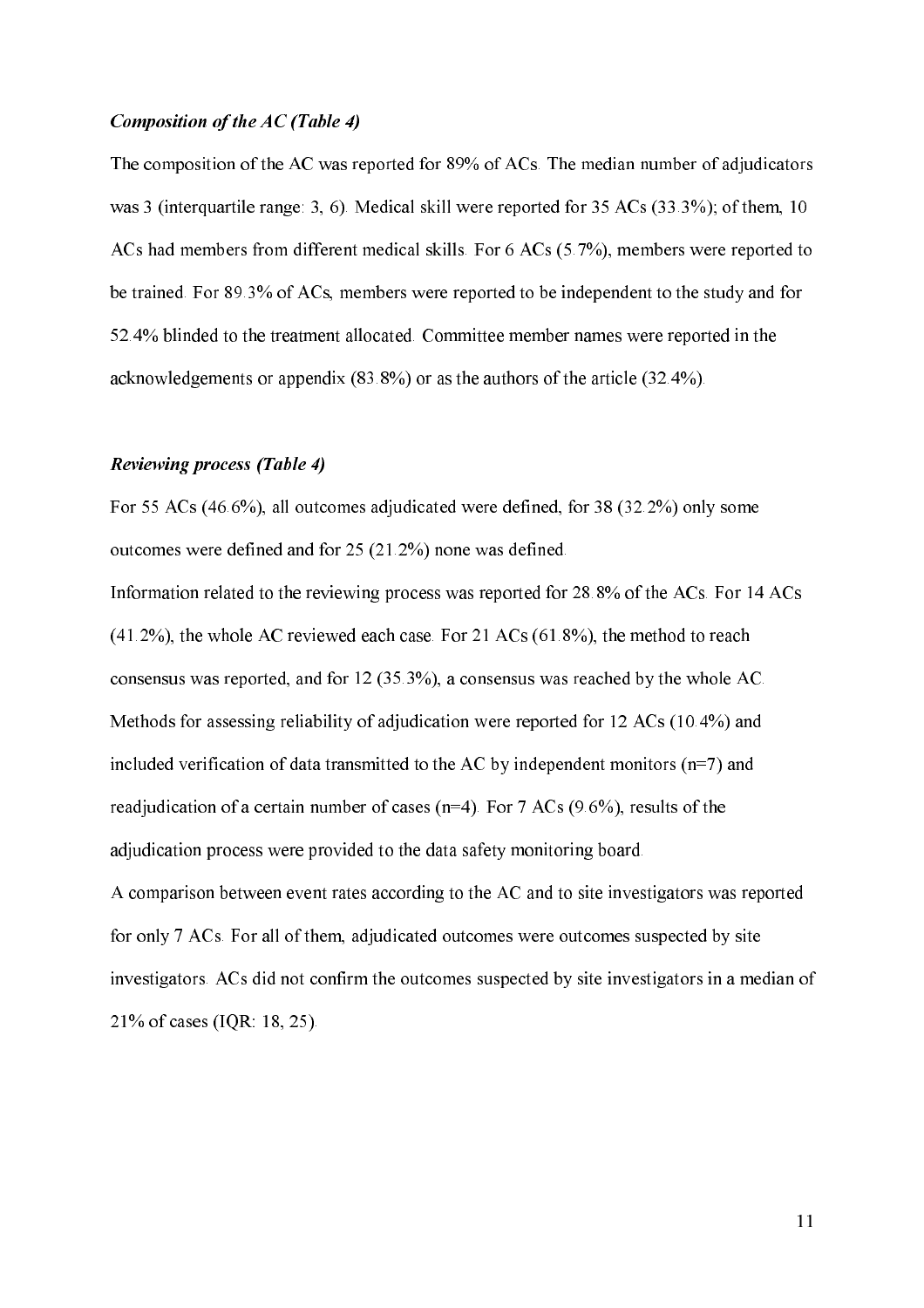#### **DISCUSSION**

To our knowledge, this is the first survey identifying all RCTs with clinical events endpoints in high impact factor journals to assess the epidemiology and reporting of ACs. Even though the use of ACs is recommended to harmonize and standardize endpoint assessment, we found reporting of ACs in only 33.4% of reports of RCTs with clinical event endpoints. Our results also highlight that some important aspects of the functioning of ACs are insufficiently reported or raise methodological issues.

We classified all the selected trials according to the risk of endpoint misclassification as defined by the type of event and by the blinding status of participants and care providers. Our results highlight that, when the risk of misclassification is low, nearly one third of articles reported an AC. When the risk of misclassification is medium, the reporting of AC increases but, surprisingly, when the risk of misclassification is high, ACs are reported for only one third of articles. On the contrary, in cardiovascular trials, ACs are frequently reported whatever the risk of biased misclassification. These results underscore that ACs could be used more frequently especially when the risk of misclassification is high and more efficiently since they are expensive and time-consuming[18]. ACs were found to be more often reported in trials with private support than in trials with public support. This result can be explained by the high prevalence of ACs in cardiovascular trials and the major private funding of these trials.

Our results also highlight that some important aspects of the functioning of ACs are insufficiently reported like details of the information provided to the AC. Space restriction required by some journals could be a reason for not reporting an AC and details concerning its functioning. Nevertheless, we believe that the description of an AC could be summarized briefly in one sentence in the article and other important details like the composition of the AC could be reported in an online appendix of the article. Information on how the AC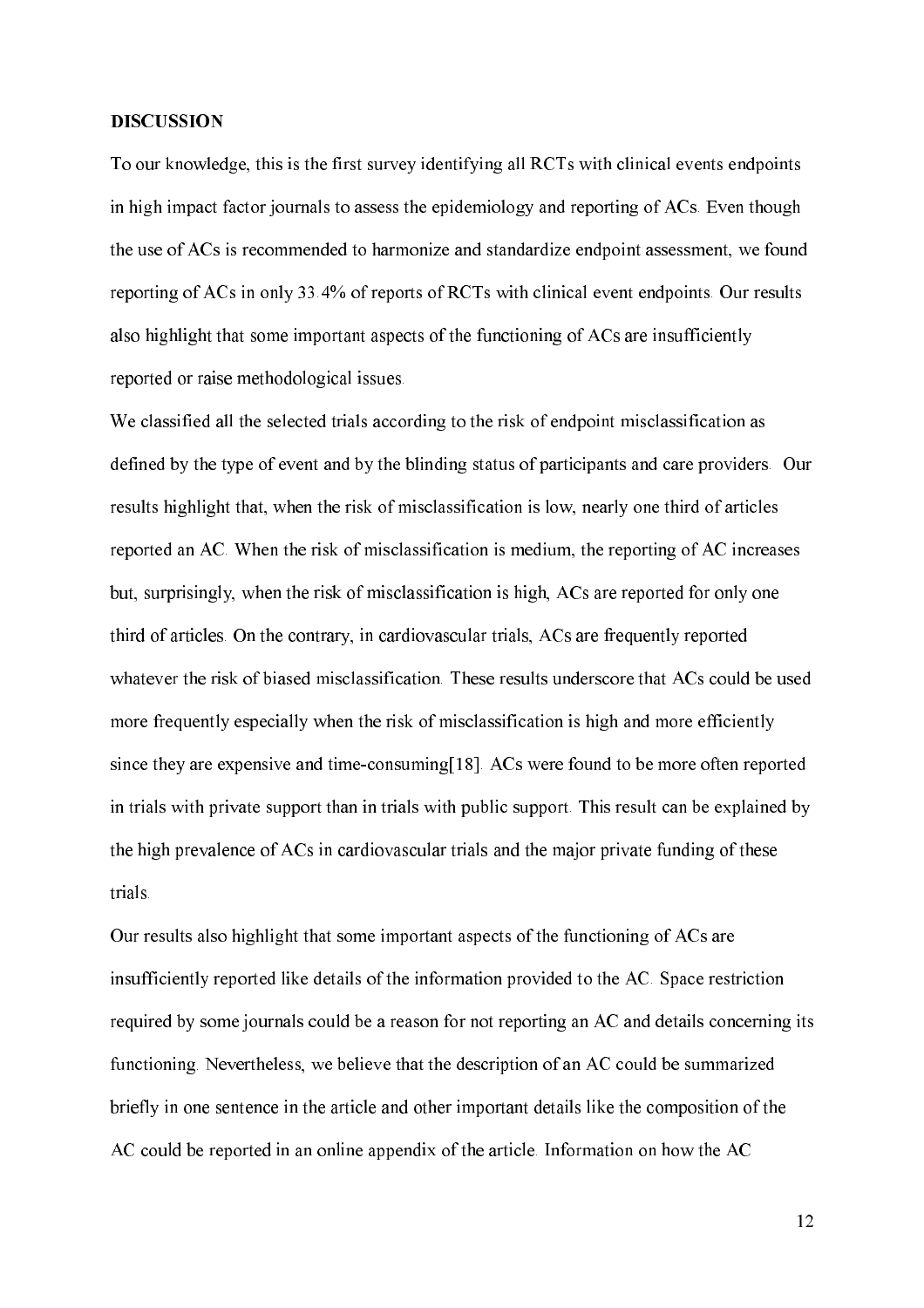classifies events is important for readers to judge the risk of ascertainment bias since reporting an AC does not hamper from bias. Actually, some details on ACs that were well reported in the reports of RCTs raise methodological issues. Methods for selecting cases assessed by the AC mainly rely on the events identified and reported by site investigators. However, site investigators may fail to identify all events or can be biased if investigators are not blinded to the treatment allocated. The rates of events can vary considerably depending on whether committees merely confirm events identified by site investigators or whether they adjudicate all patients [5, 6]. Adjudicating all patients is difficult to achieve because of time and cost. However, some RCTs used systematic screening of patients by routine check of biochemical markers and electrocardiographic analyses by core laboratories[6, 19-21], which allow for identifying myocardial infarction unsuspected by site investigators. Some studies have also developed a specific computer algorithm to identify events [1, 22]. Mahaffey et all [1] showed that, using a computer algorithm, 270 cases of myocardial infarction (5.2% of all patients enrolled) were not identified by site investigators and  $134$  cases  $(2.6\%)$  identified by site investigators were not confirmed by the AC.

Information provided to the ACs to adjudicate events was insufficiently reported. Petersen et al<sup>[23]</sup> outlined the limits of medical records and death certificates because of inconstancies and omissions in the reporting of important details. Several sources of information provided to the AC could be well-kept medical files and results of routine tests and procedures. Moreover, in some studies, ACs could ask site investigators about additional information when members judge that insufficient data to draw conclusions is provided [6, 18, 24]. The optimal number of adjudicators is not known[6]. Walter et al[18] described a trade-off between the accuracy of adjudicated results and the financial effort required for the adjudication process. Using different models, the authors showed that a size of 3 was a good compromise to allow for a majority opinion. The field of medical skill was reported for only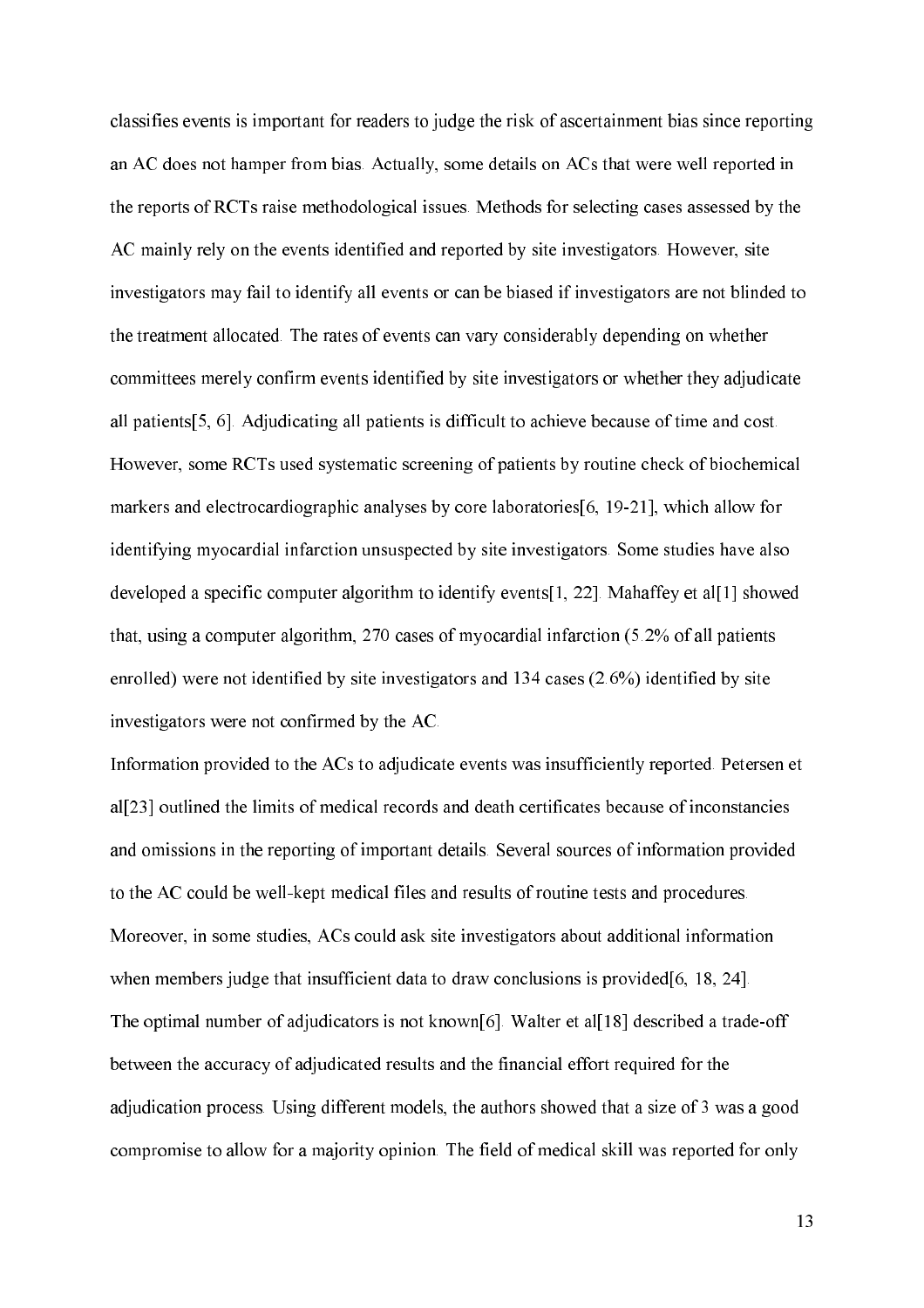one-third of ACs, and for most trial reports, we could not assess the ability of adjudicators to classify an event. In more than 50% of articles, outcomes adjudicated were of different medical areas, and we supposed that members of the AC had different medical skills. Because some events are more difficult to adjudicate than others[24], training or education of adjudicators is also important to report, thus allowing for high consistency of results. In the same way, agreement between adjudicators [25-27] could be assessed to verify that additional training is not needed. Finally, although blinding of the AC is an important issue, it was reported in only half of the articles.

Little information has been published on the process of an AC. Nevertheless, some studies reported the need for consensus among adjudicators to resolve disagreements [18, 23]. To verify the integrity of their event rates, some studies used methods of quality assurance such as verification of all data collected by site investigators by independent monitors and readjudication of a certain number of cases to compare with their previous results [4, 28-30]. All these findings highlight that adjudication of events in RCTs is complex and the functioning of ACs raises some issues. We propose some recommendations for the planning and reporting of ACs in RCTs (Table 5).

Our study presents some limitations. First, our search was restricted to articles published in 5 high-impact-factor medical journals and may not be representative of the entire literature. Second, discrepancies may exist between real applications and reported methods. Some deficiencies may simply appear because of poor reporting, which does not necessarily mean that the methods were not applied [31, 32].

In conclusion, ACs could be used more efficiently since they are expensive and time consuming. Our findings highlight the need for improved planning and reporting of ACs in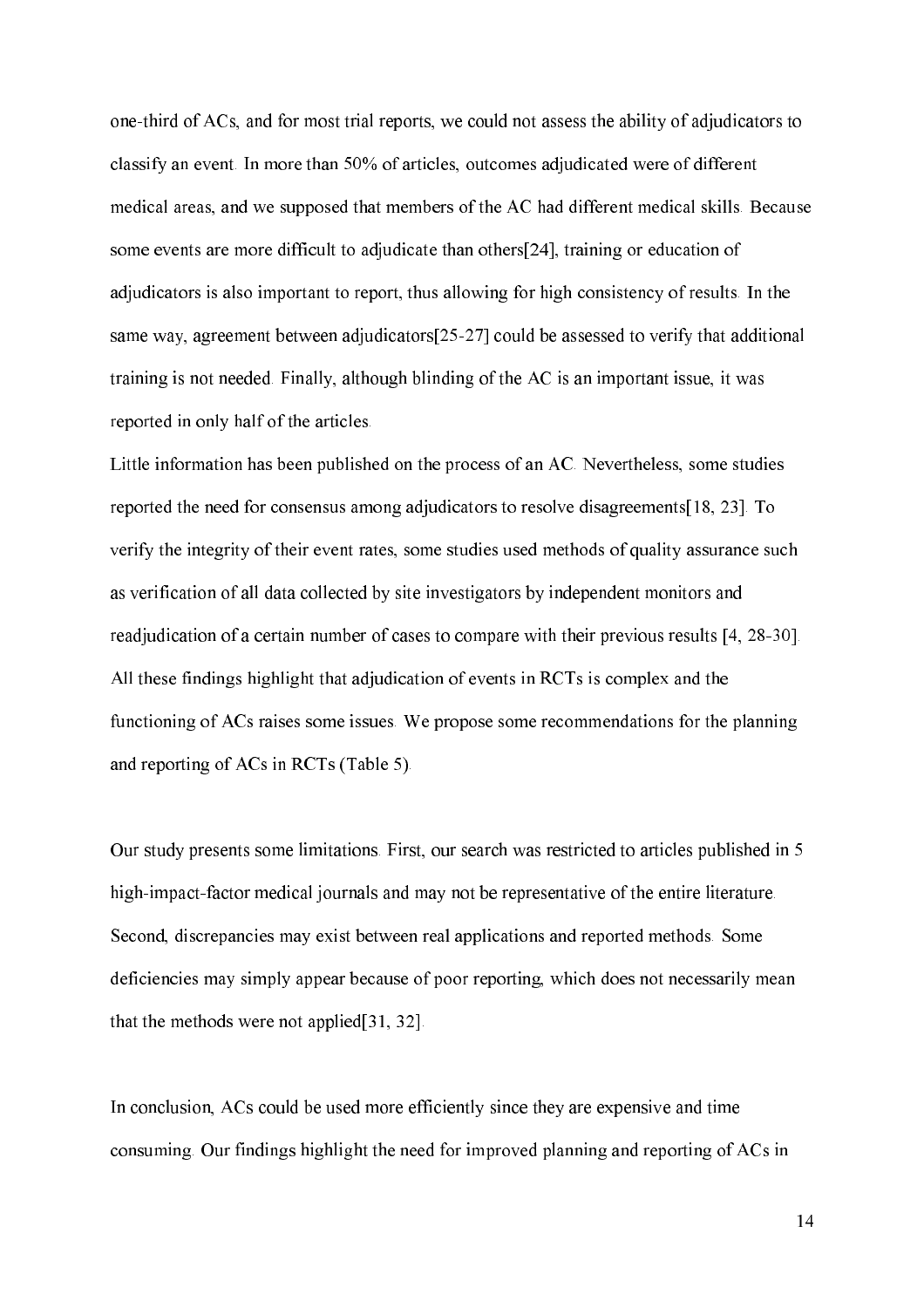RCTs having an event as the primary outcome. The practical recommendations may help researchers enhance the quality of clinical event assessment.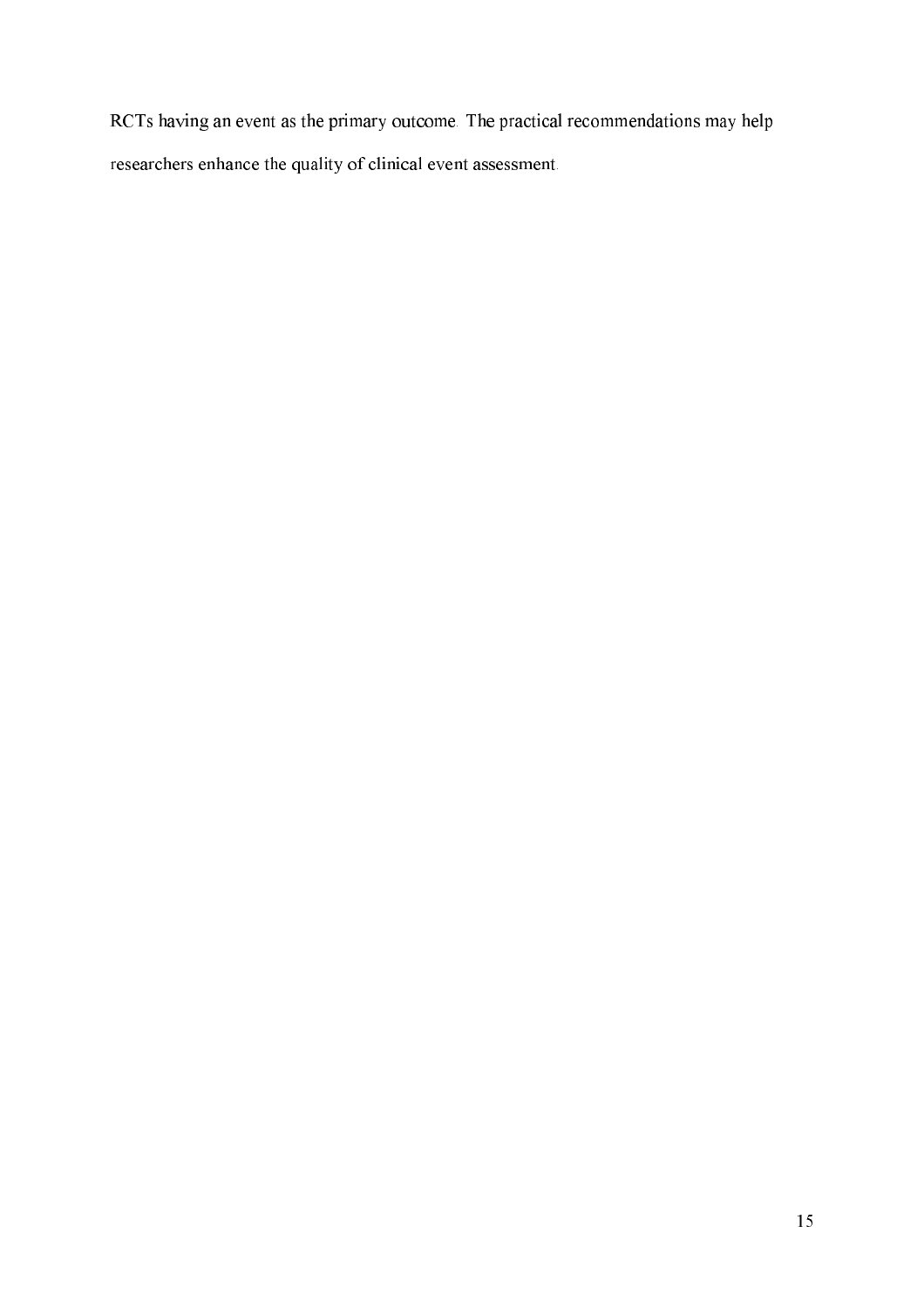#### **REFERENCES**

Mahaffey KW, Roe MT, Dyke CK, Newby LK, Kleiman NS, Connolly P, et al.  $\lceil 1 \rceil$ Misreporting of myocardial infarction end points: results of adjudication by a central clinical events committee in the PARAGON-B trial. Second Platelet IIb/IIIa Antagonist for the Reduction of Acute Coronary Syndrome Events in a Global Organization Network Trial. Am Heart J. 2002 Feb; 143(2): 242-8.

 $\lceil 2 \rceil$ U.S. Food and Drug Administration. Guidance for Clinical Trial Sponsors On the establishment and Operation of Clinical Trial Data Monitoring Committees (2001). Available at http://www.fda.gov/CBER/gdlns/clindatmon.pdf.

 $\lceil 3 \rceil$ European Medicines Agency. Committee for Medicinal Products for Human Use (CHMP) (2005). Available at http://www.emea.europa.eu/pdfs/human/ewp/587203en.pdf

Ives DG, Fitzpatrick AL, Bild DE, Psaty BM, Kuller LH, Crowley PM, et al.  $[4]$ Surveillance and ascertainment of cardiovascular events. The Cardiovascular Health Study. Ann Epidemiol. 1995 Jul; 5(4): 278-85.

 $\lceil 5 \rceil$ Ferguson JJ, Califf RM, Antman EM, Cohen M, Grines CL, Goodman S, et al. Enoxaparin vs unfractionated heparin in high-risk patients with non-ST-segment elevation acute coronary syndromes managed with an intended early invasive strategy: primary results of the SYNERGY randomized trial. Jama. 2004 Jul 7;292(1):45-54.

 $[6]$ Naslund U, Grip L, Fischer-Hansen J, Gundersen T, Lehto S, Wallentin L. The impact of an end-point committee in a large multicentre, randomized, placebo-controlled clinical trial: results with and without the end-point committee's final decision on end-points. Eur Heart J. 1999 May; 20(10): 771-7.

Mahaffey KW, Harrington RA, Akkerhuis M, Kleiman NS, Berdan LG, Crenshaw BS,  $\lceil 7 \rceil$ et al. Disagreements between central clinical events committee and site investigator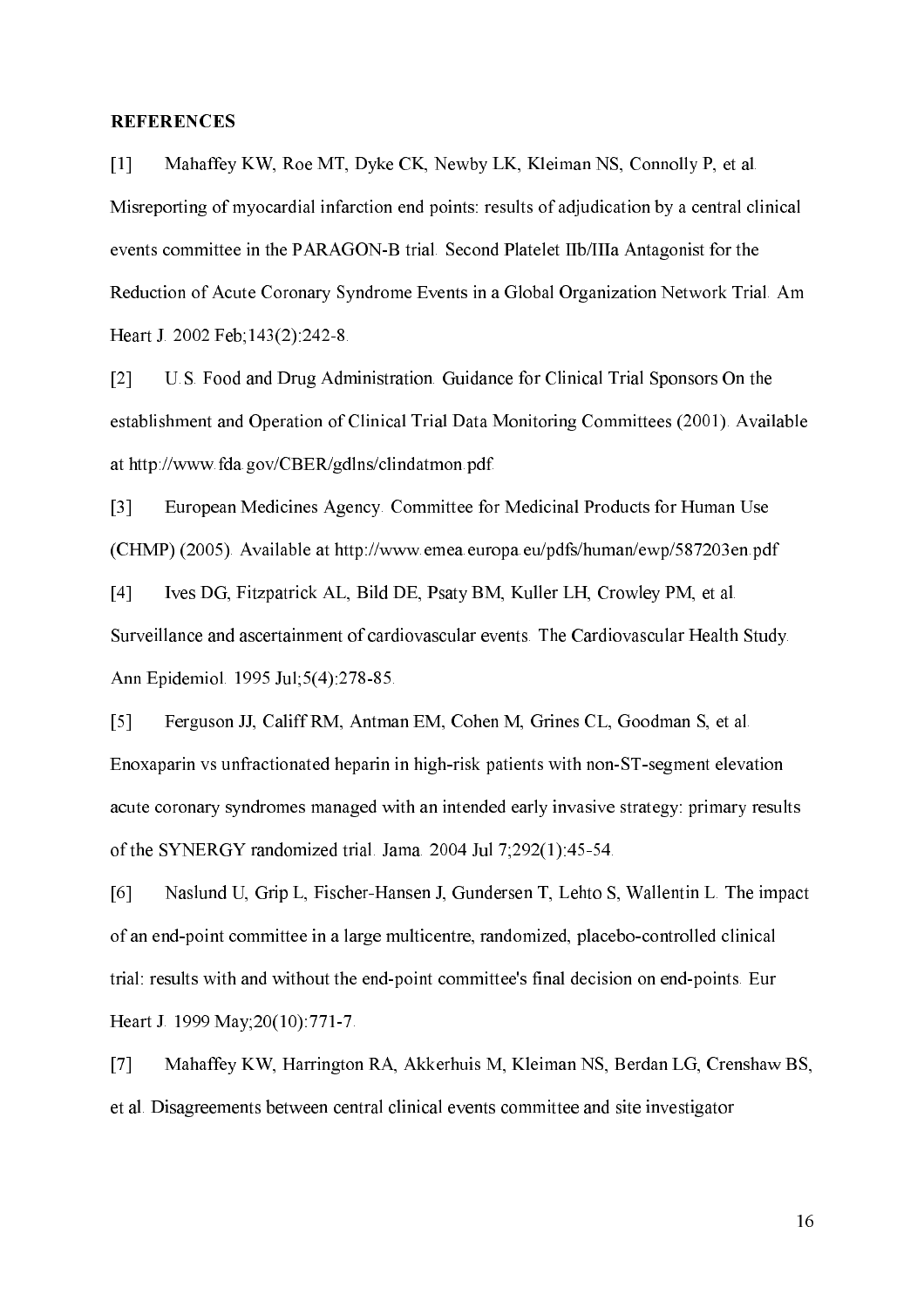assessments of myocardial infarction endpoints in an international clinical trial: review of the PURSUIT study. Curr Control Trials Cardiovasc Med. 2001 Jul 17;2(4):187-94.

Mahaffey KW, Harrington RA, Akkerhuis M, Kleiman NS, Berdan LG, Crenshaw BS,  $\lceil 8 \rceil$ et al. Systematic adjudication of myocardial infarction end-points in an international clinical trial. Curr Control Trials Cardiovasc Med. 2001 Jul 17;2(4):180-6.

[9] Lee KP, Schotland M, Bacchetti P, Bero LA. Association of journal quality indicators with methodological quality of clinical research articles. Jama,  $2002$  Jun  $5:287(21):2805-8$ .

 $[10]$ Mills EJ, Wu P, Gagnier J, Devereaux PJ. The quality of randomized trial reporting in leading medical journals since the revised CONSORT statement. Contemp Clin Trials. 2005 Aug: 26(4): 480-7.

 $[11]$ Mills E, Wu P, Gagnier J, Heels-Ansdell D, Montori VM. An analysis of general medical and specialist journals that endorse CONSORT found that reporting was not enforced consistently. J Clin Epidemiol. 2005 Jul;58(7):662-7.

Boutron I, Estellat C, Guittet L, Dechartres A, Sackett DL, Hrobjartsson A, et al.  $[12]$ Methods of blinding in reports of randomized controlled trials assessing pharmacologic treatments: a systematic review

Reporting methods of blinding in randomized trials assessing nonpharmacological treatments. PLoS Med. 2006 Oct

Feb; $3(10)$ :e $425$ .

Boutron I, Guittet L, Estellat C, Moher D, Hrobjartsson A, Ravaud P. Reporting  $\lceil 13 \rceil$ methods of blinding in randomized trials assessing nonpharmacological treatments. PLoS Med. 2007 Feb; 4(2): e61.

Boutron I, Tubach F, Giraudeau B, Ravaud P. Blinding was judged more difficult to  $[14]$ achieve and maintain in nonpharmacologic than pharmacologic trials. J Clin Epidemiol. 2004 Jun:  $57(6)$ : 543-50.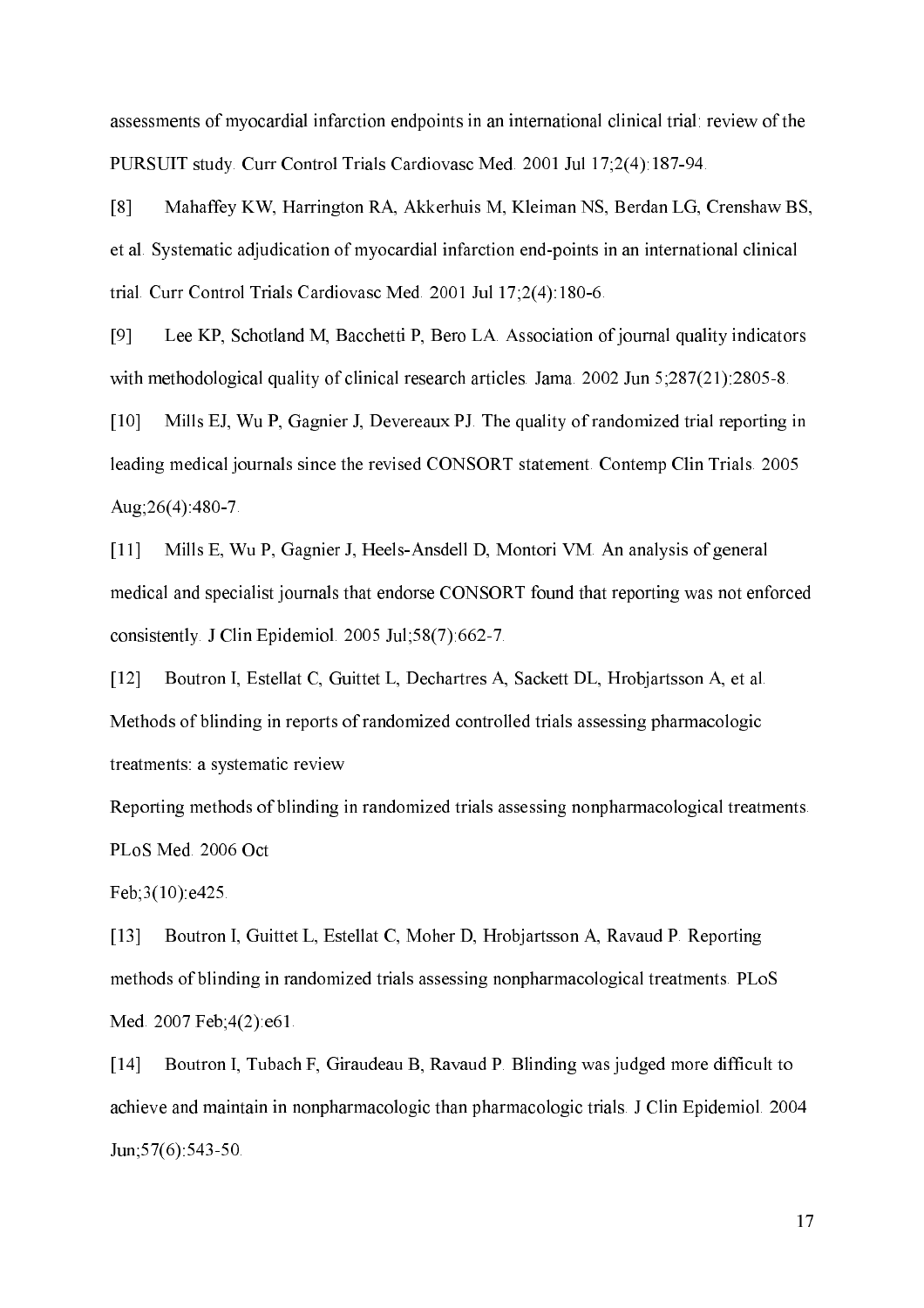$\lceil 15 \rceil$ Devereaux PJ, Bhandari M, Montori VM, Manns BJ, Ghall WA, Guyatt GH. Double blind, you have been voted off the island! Evid Based Ment Health. 2002 May;5(2):36-7.

Devereaux PJ, Manns BJ, Ghali WA, Quan H, Lacchetti C, Montori VM, et al.  $[16]$ Physician interpretations and textbook definitions of blinding terminology in randomized controlled trials. Jama. 2001 Apr 18;285(15):2000-3.

 $[17]$ Montori VM, Bhandari M, Devereaux PJ, Manns BJ, Ghali WA, Guyatt GH. In the dark: the reporting of blinding status in randomized controlled trials. J Clin Epidemiol. 2002 Aug: 55(8): 787-90.

Walter SD, Cook DJ, Guyatt GH, King D, Troyan S. Outcome assessment for clinical  $[18]$ trials; how many adjudicators do we need? Canadian Lung Oncology Group. Control Clin Trials. 1997 Feb; 18(1): 27-42.

 $[19]$ Schnitzer TJ, Burmester GR, Mysler E, Hochberg MC, Doherty M, Ehrsam E, et al. Comparison of lumiracoxib with naproxen and ibuprofen in the Therapeutic Arthritis Research and Gastrointestinal Event Trial (TARGET), reduction in ulcer complications: randomised controlled trial. Lancet. 2004 Aug 21-27;364(9435):665-74.

Mitchell LG, Andrew M, Hanna K, Abshire T, Halton J, Anderson R, et al. A  $\lceil 20 \rceil$ prospective cohort study determining the prevalence of thrombotic events in children with acute lymphoblastic leukemia and a central venous line who are treated with L-asparaginase. results of the Prophylactic Antithrombin Replacement in Kids with Acute Lymphoblastic Leukemia Treated with Asparaginase (PARKAA) Study. Cancer. 2003 Jan 15;97(2):508-16.  $\lceil 21 \rceil$ Dormandy JA, Charbonnel B, Eckland DJ, Erdmann E, Massi-Benedetti M, Moules IK, et al. Secondary prevention of macrovascular events in patients with type 2 diabetes in the PROactive Study (PROspective pioglit Azone Clinical Trial In macro Vascular Events): a randomised controlled trial. Lancet. 2005 Oct 8;366(9493):1279-89.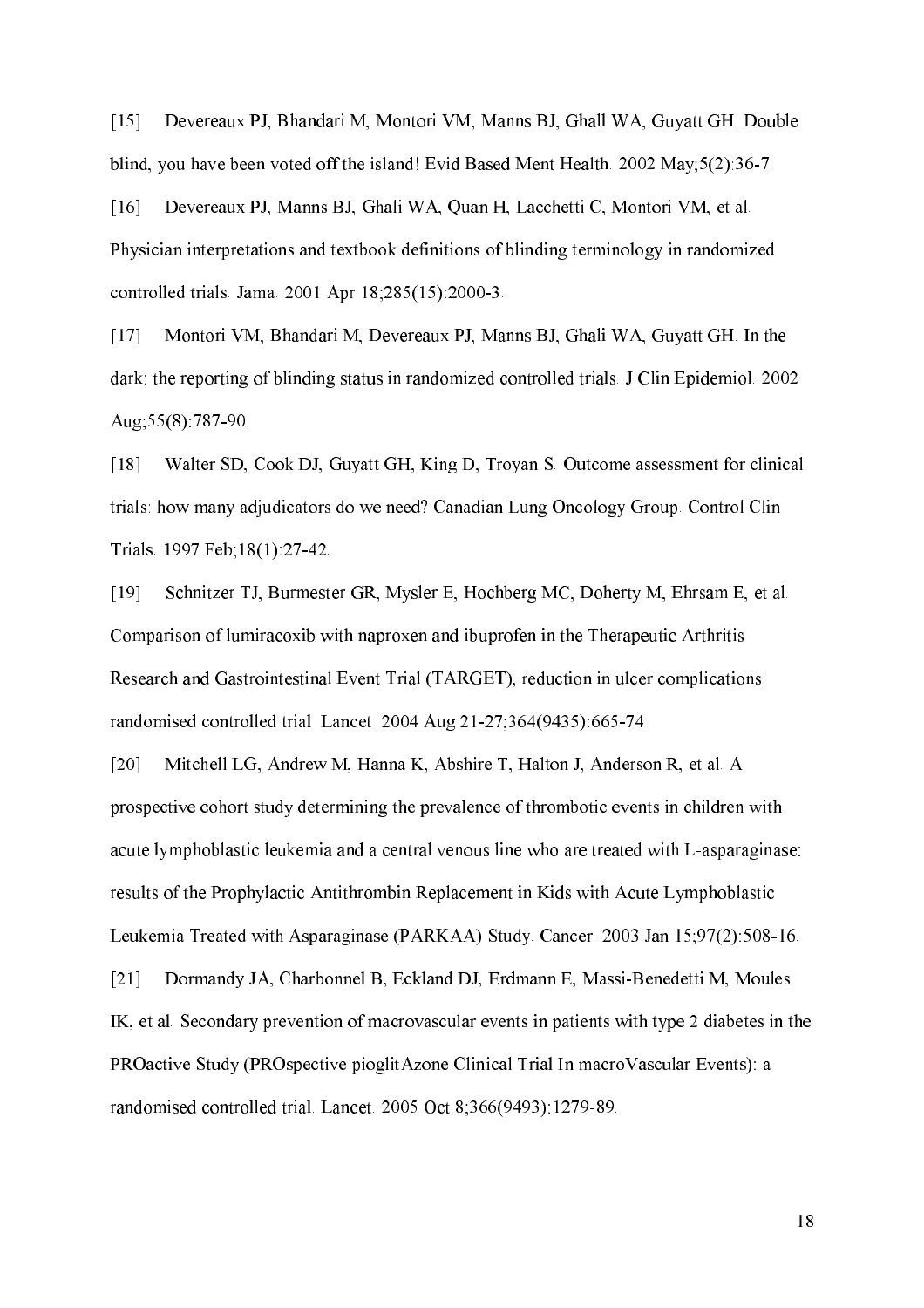$[22]$ Cuenca-Estrella M, Moore CB, Barchiesi F, Bille J, Chryssanthou E, Denning DW, et al. Multicenter evaluation of the reproducibility of the proposed antifungal susceptibility testing method for fermentative yeasts of the Antifungal Susceptibility Testing Subcommittee of the European Committee on Antimicrobial Susceptibility Testing (AFST-EUCAST). Clin Microbiol Infect. 2003 Jun;9(6):467-74.

 $\sqrt{231}$ Petersen JL, Haque G, Hellkamp AS, Flaker GC, Mark Estes NA, 3rd, Marchlinski FE, et al. Comparing classifications of death in the Mode Selection Trial: agreement and disagreement among site investigators and a clinical events committee. Contemp Clin Trials. 2006 Jun; 27(3): 260-8.

 $\lceil 24 \rceil$ Eisenbud R, Assmann SF, Kalish LA, van Der Horst C, Collier AC. Differences in difficulty adjudicating clinical events in patients with advanced HIV disease. J Acquir Immune Defic Syndr. 2001 Sep 1;28(1):43-6.

 $[25]$ Cleland JG, Daubert JC, Erdmann E, Freemantle N, Gras D, Kappenberger L, et al. The effect of cardiac resynchronization on morbidity and mortality in heart failure. N Engl J Med. 2005 Apr 14;352(15):1539-49.

 $\lceil 26 \rceil$ Graafsma YP, Prins MH, Lensing AW, de Haan RJ, Huisman MV, Buller HR. Bleeding classification in clinical trials: observer variability and clinical relevance. Thromb Haemost 1997 Oct; 78(4): 1189-92.

Curb JD, McTiernan A, Heckbert SR, Kooperberg C, Stanford J, Nevitt M, et al.  $\lceil 27 \rceil$ Outcomes ascertainment and adjudication methods in the Women's Health Initiative. Ann Epidemiol. 2003 Oct;13(9 Suppl): S122-8.

Anderson GL, Limacher M, Assaf AR, Bassford T, Beresford SA, Black H, et al.  $\lceil 28 \rceil$ Effects of conjugated equine estrogen in postmenopausal women with hysterectomy: the Women's Health Initiative randomized controlled trial. Jama. 2004 Apr 14;291(14):1701-12.